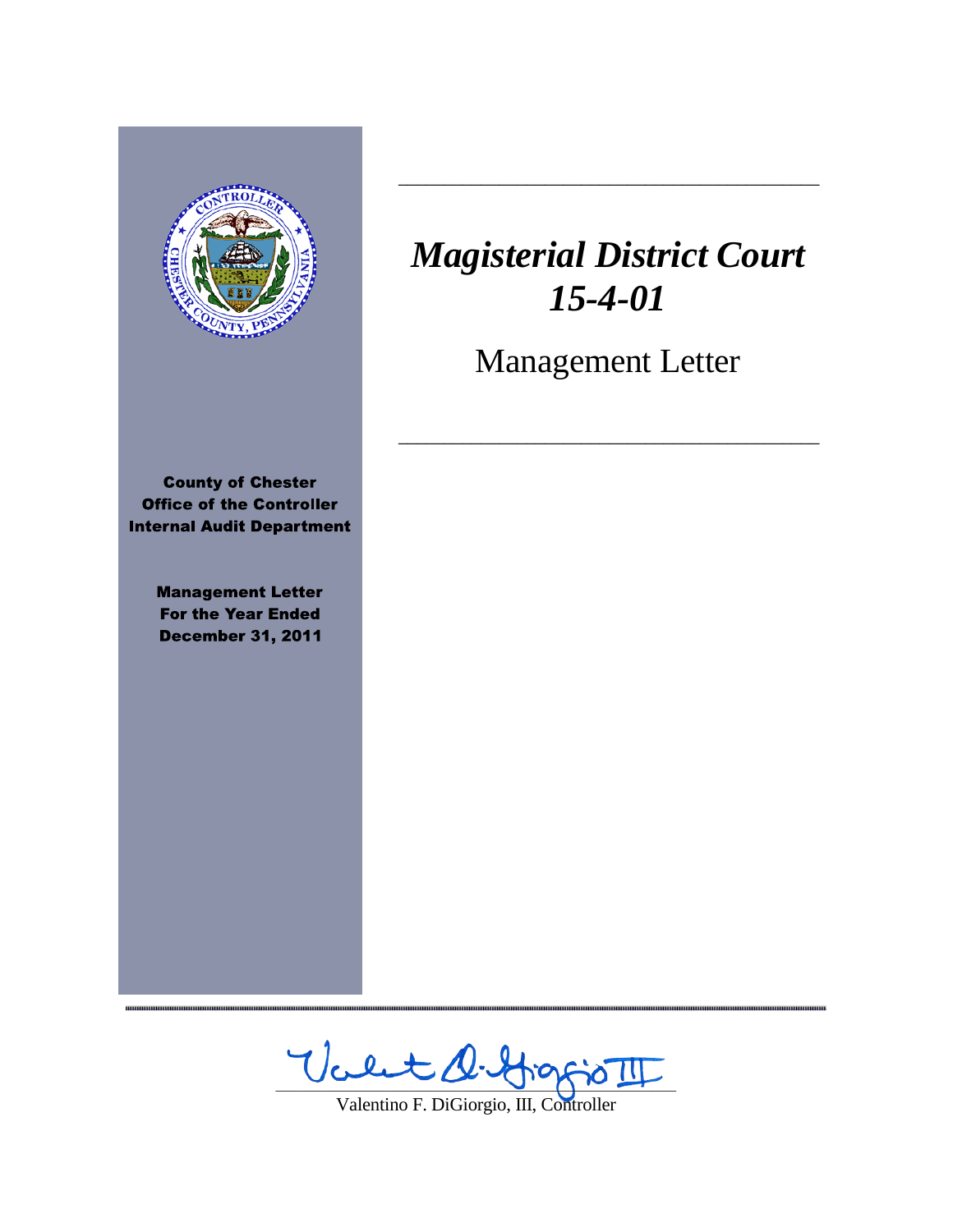# **To: Magisterial District Judge Analisa Sondergaard**

# *Introduction*

On June 25, 2012, Internal Audit completed an audit of Magisterial District Court 15-4-01 (*District Court*). Christian J. Kriza was the auditor-in-charge. Internal Audit is required by County Code to review district courts annually to ensure compliance with policies and procedures mandated by the Administrative Office of Pennsylvania Courts (AOPC) and/or District Justice Administration and to assess their overall internal control structure. The scope of our audit included a review of the following:

- Cash and Petty Cash
- Undisbursed Funds
- Cash Receipts
- Manual Receipts
- Cash Disbursements
- Voided Transactions
- Overall Compliance

We conducted our audit in accordance with generally accepted auditing standards and standards applicable to financial audits contained in *Government Auditing Standards* published by the Comptroller of the United States. We have also issued our Independent Auditor's Report on Internal Control over Financial Reporting and on Compliance and Other Matters concurrent with this management letter. Disclosures and other information in that Report (also dated June 25, 2012) should be considered in conjunction with this management letter.

## *Executive Summary*

The management and staff of the *District Court* are, in all material respects, in compliance with policies and procedures set forth by the Administrative Office of Pennsylvania Courts and directives imposed by District Justice Administration. Internal Audit noted no significant deficiencies or material weaknesses in the overall internal control structure.

Internal Audit did, however, note several matters of a lesser significance involving internal controls and compliance with policies and procedures. These matters have all been included within this management letter. Based on Internal Audit's testing and observations, it is our opinion that these deficiencies are not the result of negligence or deliberate misconduct, but are instead the consequence of one or more of the following:

- Oversight
- Human error

We want to thank the management and staff of the *District Court* for their cooperation and assistance during the course of this audit. We have provided herein a copy of our "Audit Findings and Recommendations" for your review and comment.

Please feel free to contact our office at (610) 344-5906 should you have any questions or concerns.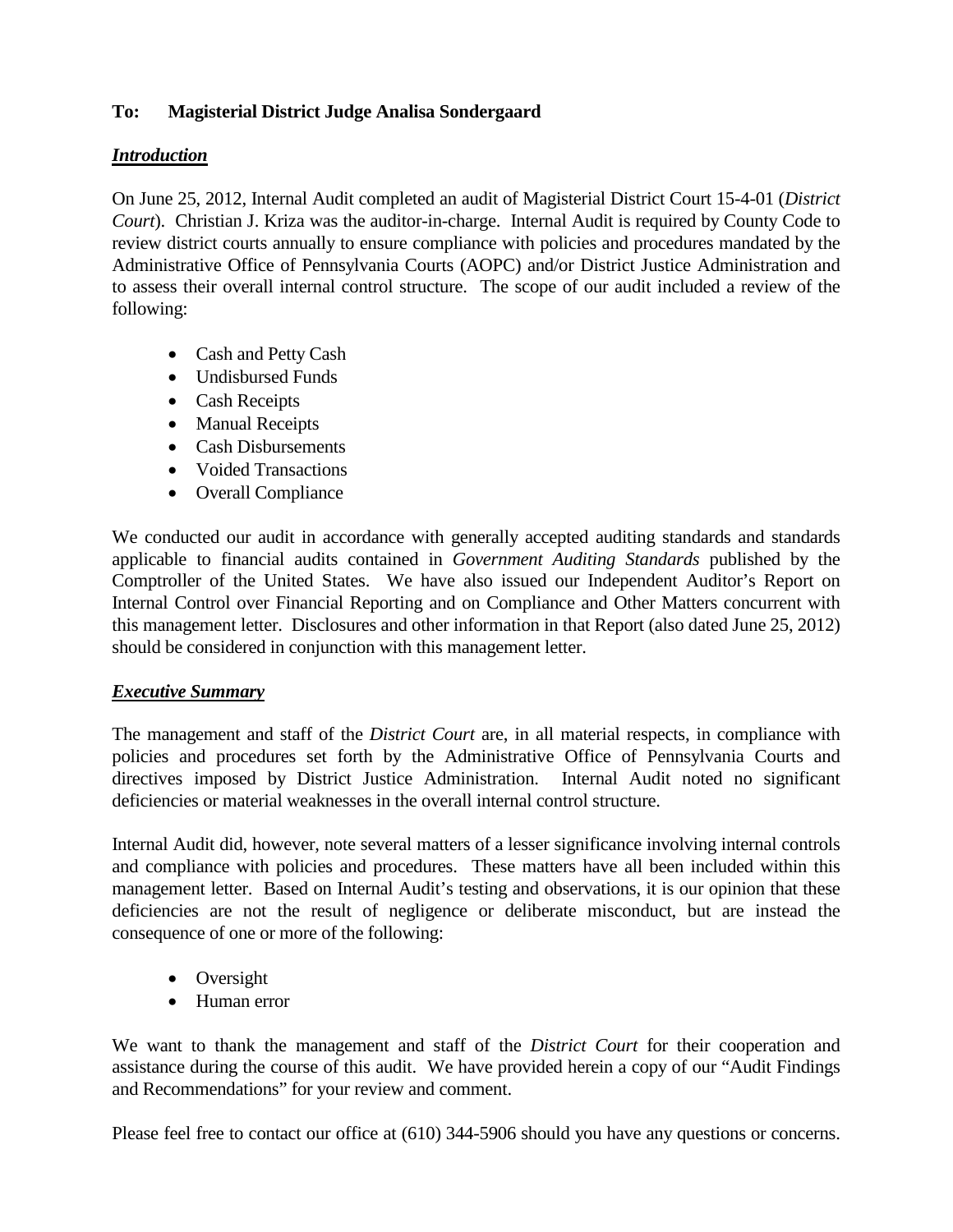# **MAGISTERIAL DISTRICT COURT 15-4-01**

## **FINDINGS AND RECOMMENDATIONS**

# **FOR THE YEAR ENDED DECEMBER 31, 2011**

## **I. INTERNAL CONTROL FINDINGS AND RECOMMENDATIONS**

## RECONCILIATION

## Finding 1: Cash

Internal Audit noted the following:

Petty cash funds on hand exceeded the authorized balance per the County's subsidiary ledger.

## Recommendation

Internal Audit recommends that the *District Court* transfer the excess funds to the County for deposit into the General Fund. The *District Court's* combined change / petty cash fund balance must always reconcile to the amount recorded on the General Ledger.

## *Auditee Response*

Court Staff have been instructed that in the future, "found" change on the floor must be forwarded to the County instead of being placed in the petty cash fund.

## Finding 2: Cash

Internal Audit noted the following:

In one (1) instance, *District Court* staff failed to reconcile the bank statement to the books in a timely manner.

#### Recommendation

Internal Audit recommends that the *District Court* complete all accounting functions in a timely manner to ensure stronger internal controls.

## *Auditee Response*

The only delays in reconciliation of bank statements occurred when the Office Manager position was vacant. During that time, all Office Manager duties were the responsibility of Court Administration.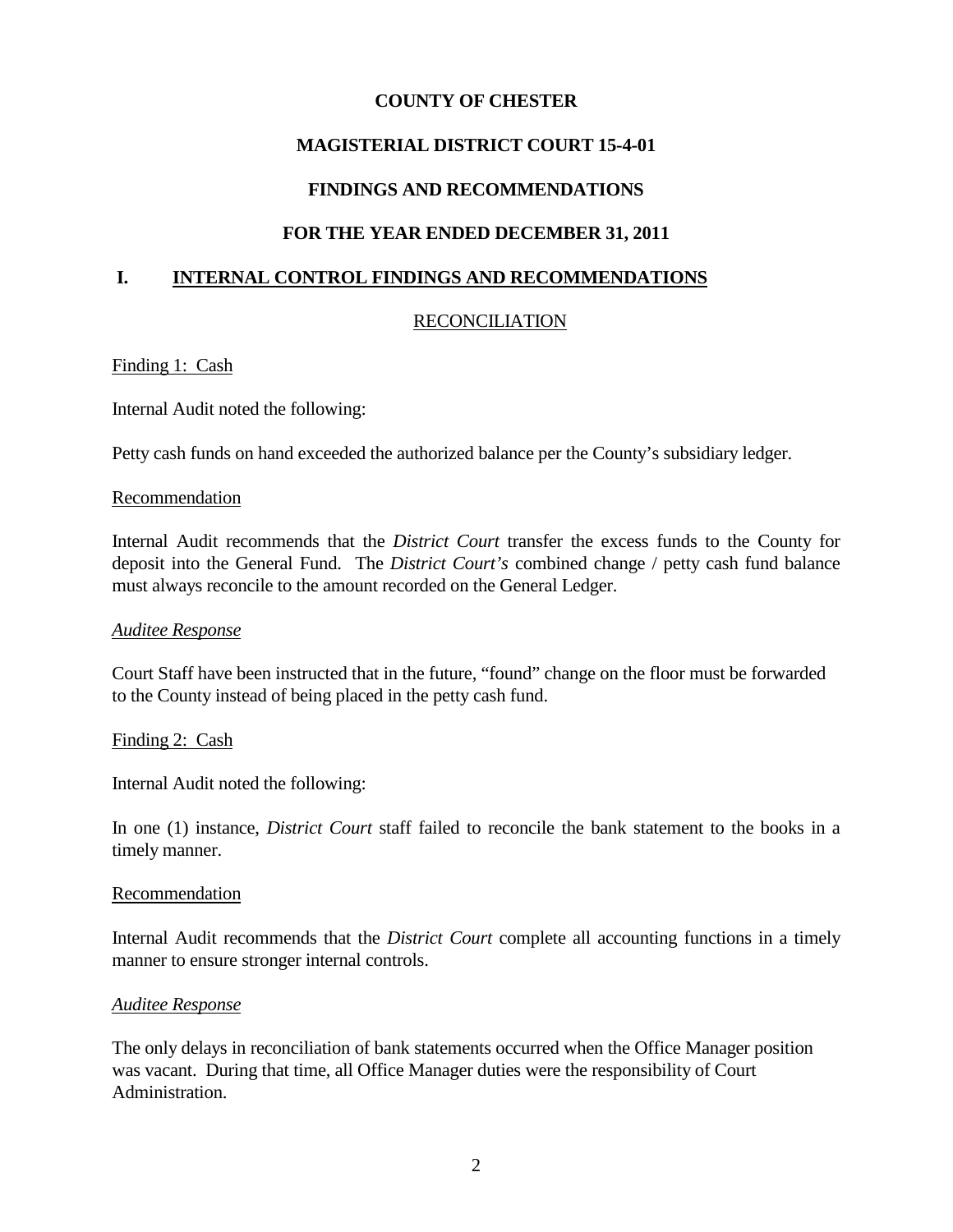# **MAGISTERIAL DISTRICT COURT 15-4-01**

# **FINDINGS AND RECOMMENDATIONS**

# **FOR THE YEAR ENDED DECEMBER 31, 2011**

## **I. INTERNAL CONTROL FINDINGS AND RECOMMENDATIONS**

## RECORDKEEPING

Finding 1: Missing File

Internal Audit noted the following:

One (1) case file selected randomly for testing could not be located.

#### Recommendation

Internal Audit suggests that greater care be exercised to ensure that case files are properly maintained. It is the responsibility of the *District Court* to maintain complete and accurate case files.

## *Auditee Response*

Proper filing procedures have been reviewed with all Court Staff.

## **II. COMPLIANCE WITH POLICIES AND PROCEDURES**

In order to test compliance with all applicable policies and procedures, Internal Audit selected a statistical sample of 20 case files out of a total population of 3,471 case files created in 2011. In addition, we performed other related tests of cash receipts, cash disbursements, manual receipts, undisbursed funds, and voided transactions. Sample size for the tested areas was determined through a risk assessment analysis based on the results of the *District Court's* prior year audit and current year caseload. We believe the results of our tests are representative of the entire population on the basis of accepted audit sampling principles.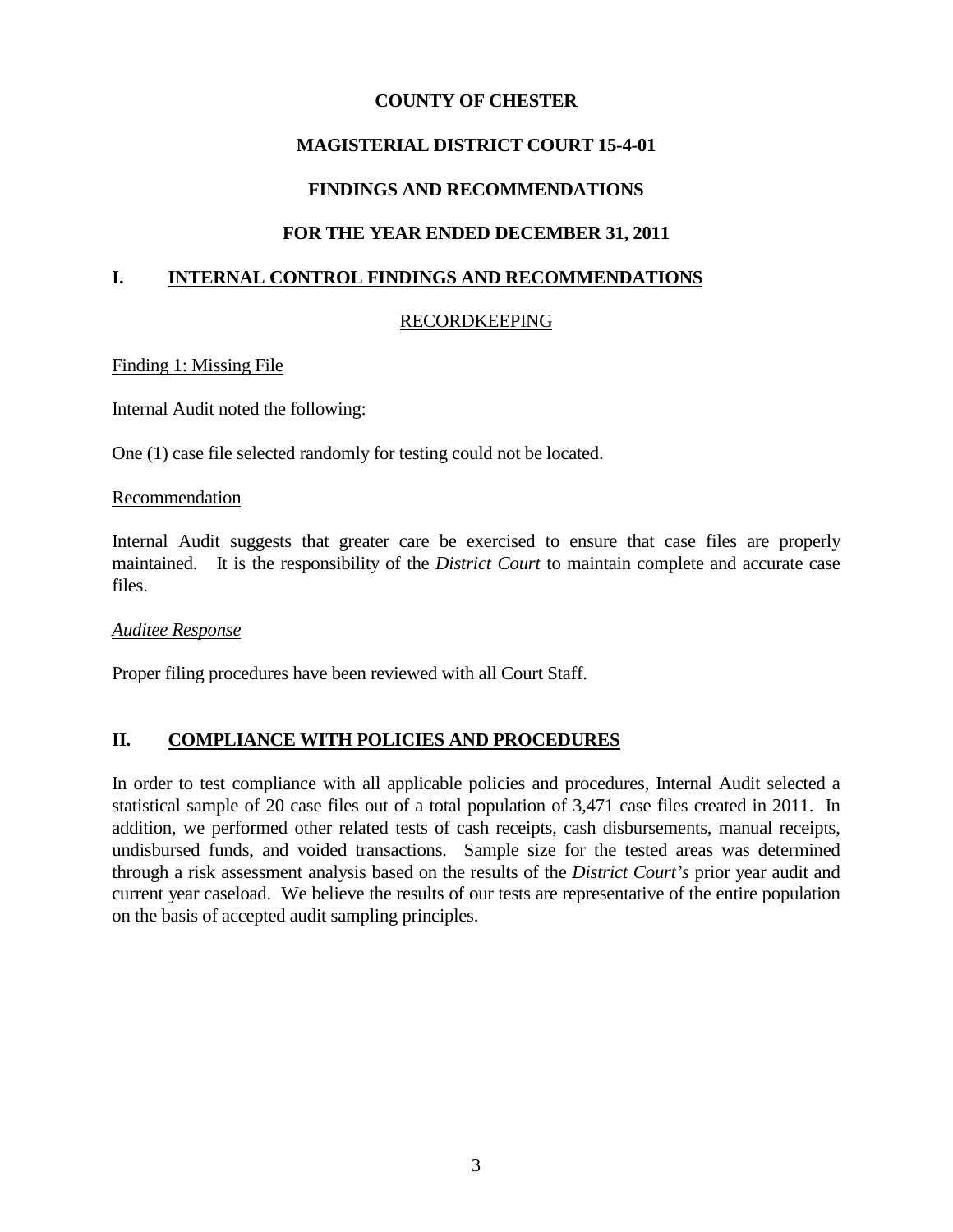# **MAGISTERIAL DISTRICT COURT 15-4-01**

# **FINDINGS AND RECOMMENDATIONS**

# **FOR THE YEAR ENDED DECEMBER 31, 2011**

## **II. COMPLIANCE WITH POLICIES AND PROCEDURES**

#### Finding 1: Manual Receipts

Internal Audit noted the following:

- In one (1) instance, a complete set of printed manual receipts could not be located by the *District Court.* No documentation was found to indicate that the manual receipts were voided and shredded.
- In one (1) instance, a single printed manual receipt could not be located from the newest set of manual receipts.

#### Recommendation

Internal Audit recommends that the *District Court* ensure all manual receipts are accounted for by retaining all voided manual receipts and by properly safeguarding manual receipts which are currently available for use.

## *Auditee Response*

The importance of accurate recordkeeping has been reviewed with Court Staff. The missing manual receipts were discovered by the Court's new administration prior to the audit. Actions were taken to document and correct this discovery. New receipts were printed by Court Administration, and it appears that the final page of manual receipts became separated from the print job.

## Finding 2: Cash Disbursements

Internal Audit noted the following:

In one (1) instance, the *District Court* entered the wrong remitter when receipting bail.

## Recommendation

Internal Audit recommends that the *District Court* exercise greater care to ensure that all transaction documentation is accurately completed.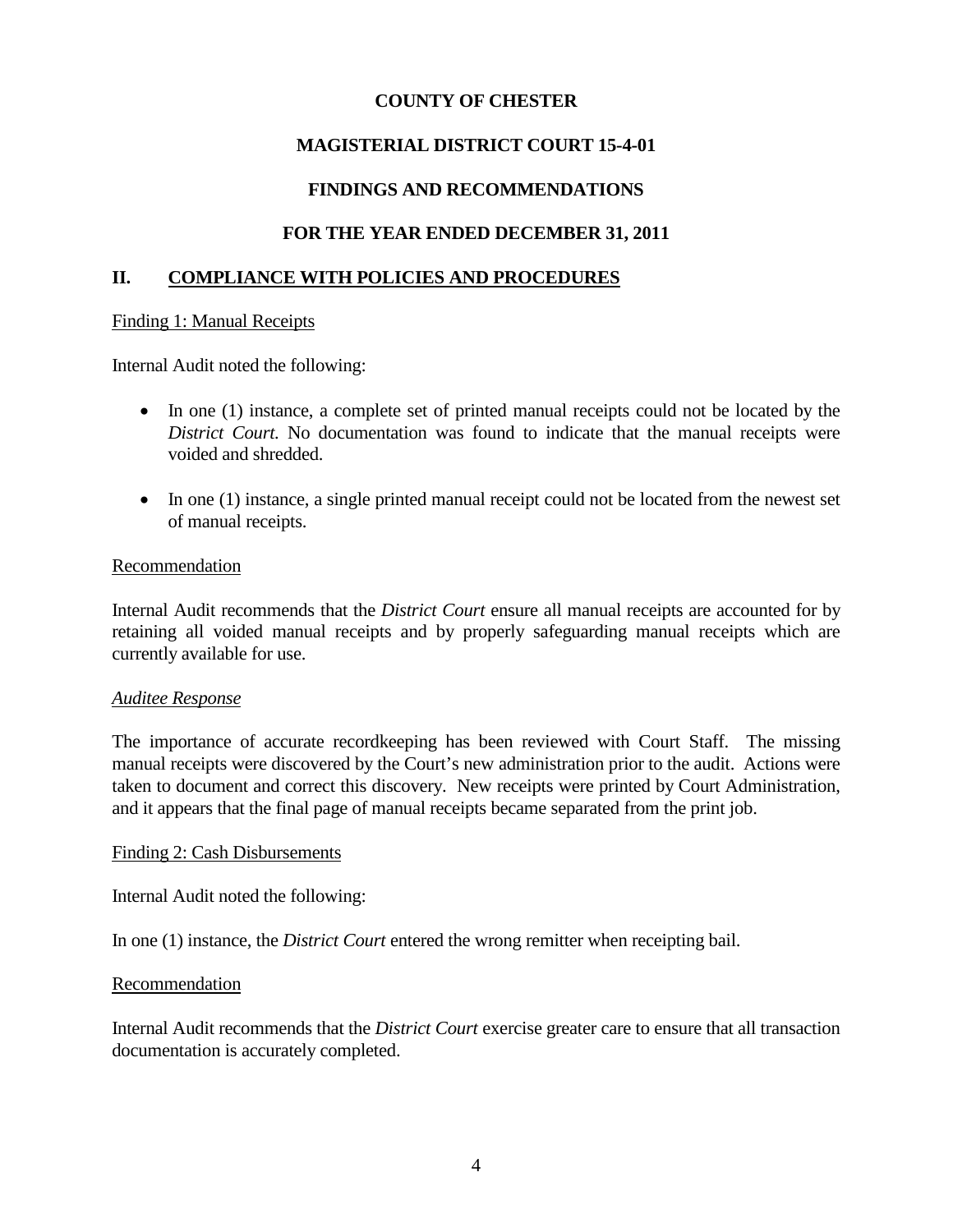# **MAGISTERIAL DISTRICT COURT 15-4-01**

## **FINDINGS AND RECOMMENDATIONS**

# **FOR THE YEAR ENDED DECEMBER 31, 2011**

## **II. COMPLIANCE WITH POLICIES AND PROCEDURES**

Finding 2: Cash Disbursements (continued)

## *Auditee Response*

The importance of accurate data entry has been reviewed with all Court Staff.

#### Finding 3: Voided Disbursements

Internal Audit noted the following:

In sixteen (16) instances, a check was not escheated in accordance with the District Justice Automated Office Clerical Procedures Manual.

#### Recommendation

Internal Audit recommends that members of the staff exercise greater care to ensure checks are escheated within 120 days as directed by the District Justice Automated Office Clerical Procedures Manual.

## *Auditee Response*

The delayed escheating of funds to the County was discovered by the Court's new administration prior to the audit. The delays occurred when the Office Manager position was vacant. During that time, all Office Manager duties were the responsibility of Court Administration. Actions were taken by the Court's new Office Manager to escheat all overdue monies.